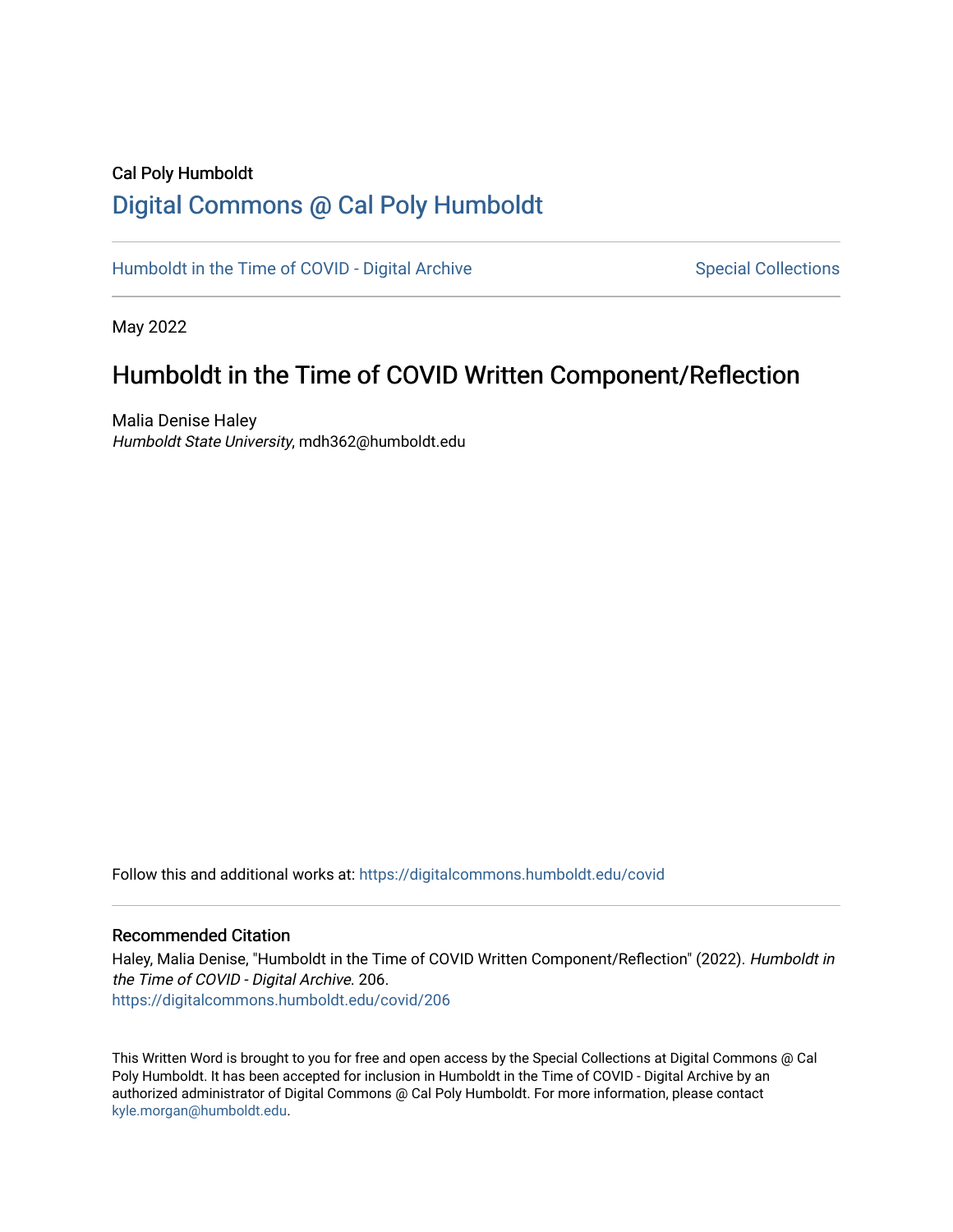Internship Written Component Humboldt in the Time of COVID-109 Malia Haley Fall 2020

#### **1. Name of agency/organization and name of supervisor.**

The internship was with Humboldt State University, and the name of my supervisor is Jennifer Tarlton, who is with the department of Environmental Science and Management.

## **2. Description of what you accomplished during the internship (what did you do, and what did you learn?)**

The goal of my internship was initially oriented toward conducting interviews with 3 key groups in order to ultimately compare and contrast the information. The key groups included professors/faculty, peers/students, and organizations. Due to the unpredictable circumstances that COVID-19 and extreme weather events that have occurred over the span of this baffling year, many people's schedules were both unreliable and unpredictable, including my own. I had to compromise with the tumultuous, ever-changing conditions and refine my target groups. I ultimately settled with two groups - interviewing peers/students and faculty/staff. I believed that interviewing individuals from both of those groups and then comparing and contrasting the results from the interviews would result in valuable data.

This time is absolutely historical. A serious shift in day-to-day life has occurred, and everything has changed for everyone in baffling ways. I chose to analyze students and professors because I'm a graduating college student, and those focus groups feel very relevant to me. Not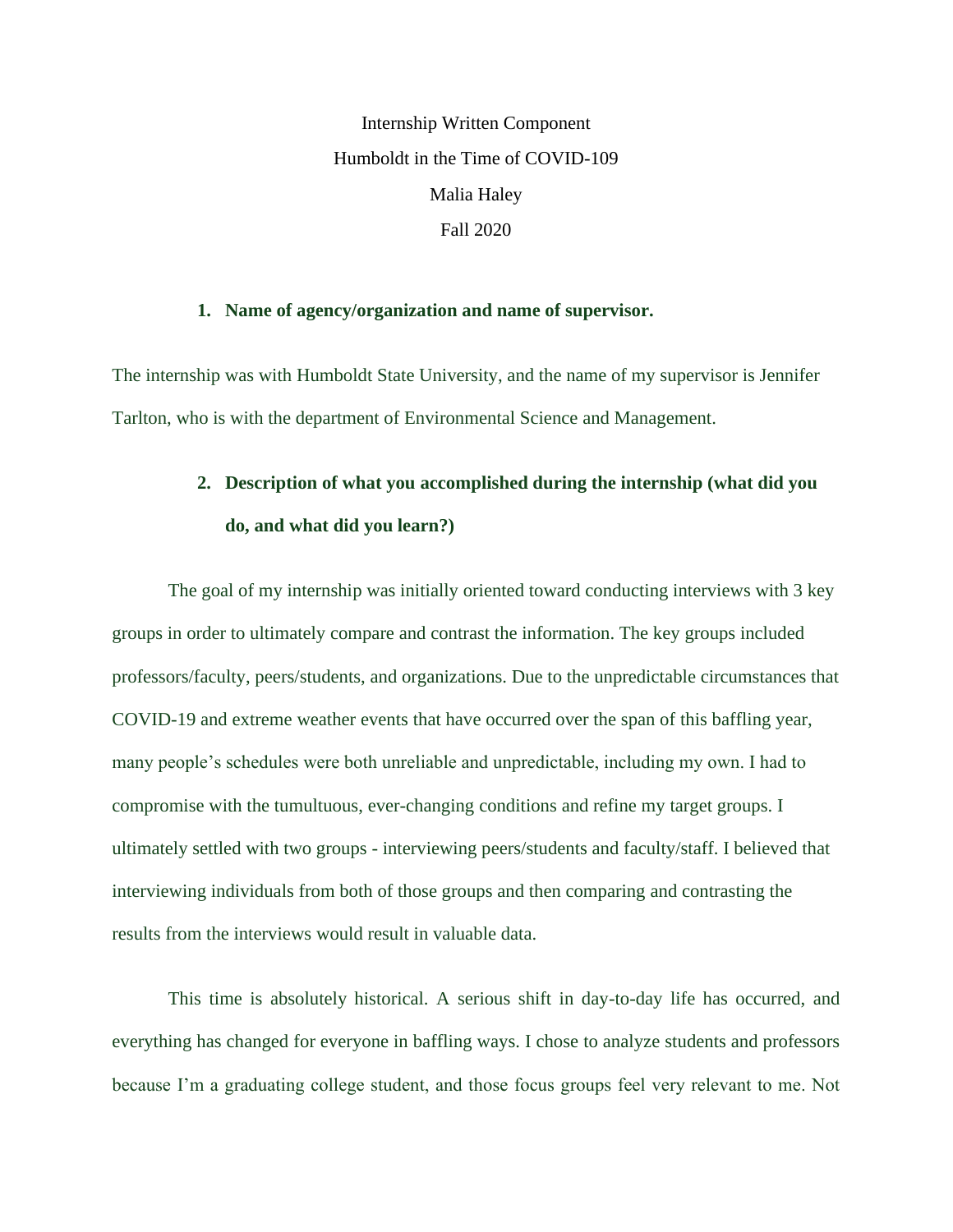only did I settle on my chosen groups due to relevance, but also because I believe that procuring information from those groups is both critical and important. This is the first fully online semester of college due to a global pandemic, with little notice to both students and professors. Adaptation was a requirement to survive this semester, regardless of personal circumstances that could interrupt academic performance during this time.

This time in history has made the college experience feel very informal and formal at the same time. Everyone involved has had to shed formalities in order to endure the reality we're living in. We've had to be real, honest, and transparent throughout the process of learning online while dealing with other difficulties in our lives. We've had to adopt a more empathetic, honest, and patient way of interacting with one another, whether you're a professor or student.

Recording this time is so important for future generations at HSU. It'll reveal to them how incredibly difficult and interesting this time was. I believe in the intent of this project full heartedly, and I'm so happy to be apart of it. I wish I could've produced more during this internship, but I'm satisfied with what I could do. What did I do and what did I learn? I learned so much about how this time, pertaining to COVID-19, is impacting students. I learned about how students feel ripped off, confused, exhausted, unprepared, concerned, and misunderstood. I learned that although the transition to being fully online as a science major is enough of a reason to feel overwhelmed, students' personal lives have been filled with worry and struggle as well.

They deal with sick and at-risk family members, loss of jobs, moving, tumultuous politics, and the anxiety that comes with living through a time like this. Although the collective struggles have been overwhelming for each student, one theme consistently surfaced: this is hard, but we are all thankful to be alive.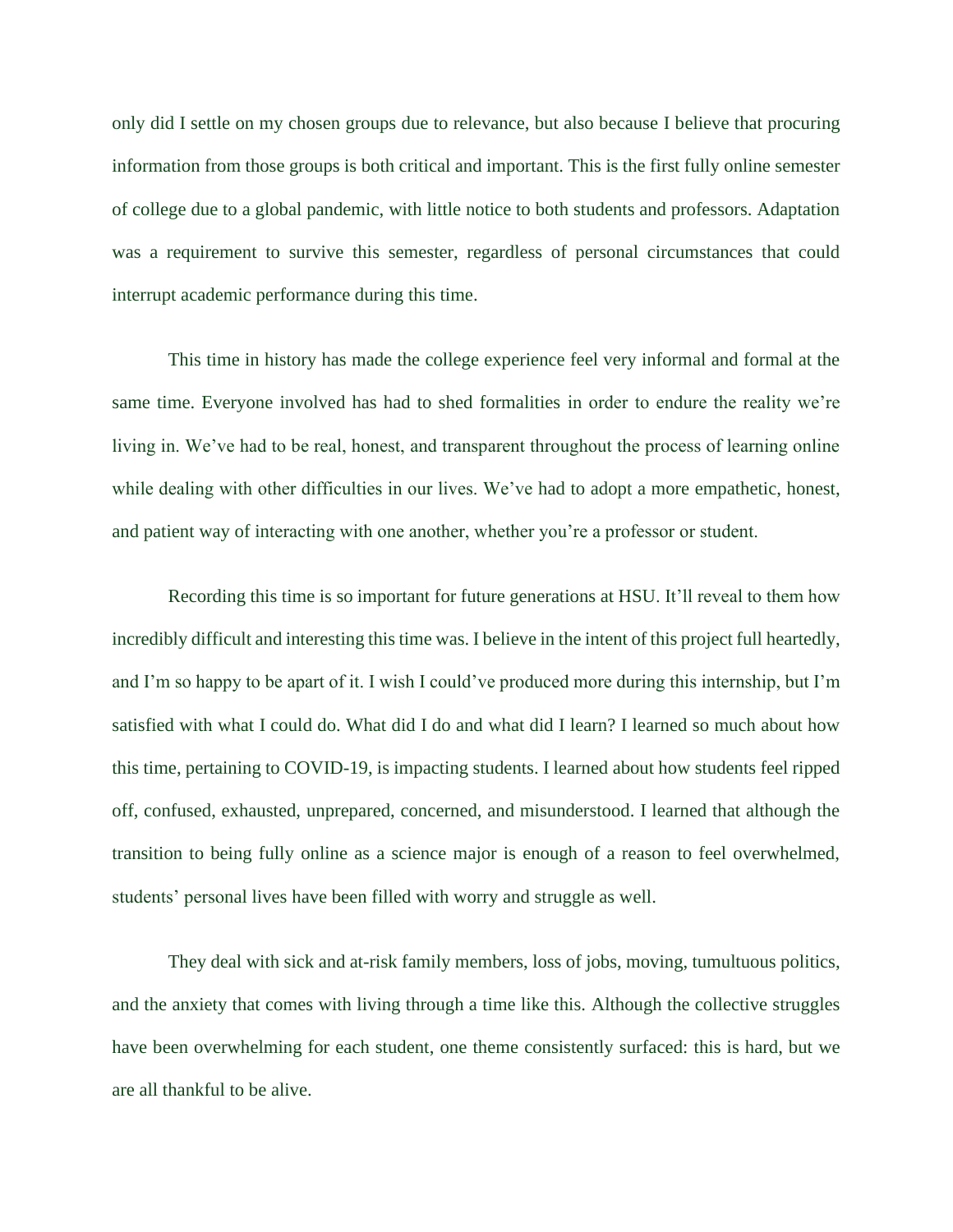I interviewed a total of 4 students. Two of the students are back home in southern California due to the pandemic. They were here for the beginning of it, then moved during this semester when it became clear that classes would be held on a completely virtual platform, and that no in-person responsibilities were to occur. It was interesting to have two students out of the county, and two students in. I was able to gain some insight on what it's like dealing with COVID-19 in different cities with different protocols, and compare it to the conditions here in Humboldt County. The outof-town students are located in Sacramento and Berkley.

Greta is one of the students I interviewed. She's an Environmental Science Major, and she's living in Sacramento. She expressed that being in a such a large city during a pandemic comes with additional layers of fear and suffocation. Humboldt County has a smaller population number and is more spread out, as we live in a dense forest. It is easier to stay away from people and practice safety measures. It is very difficult to do that in a large city, especially considering some people choose to be safer and more considerate than others. Additionally, Humboldt County has many outdoorsy recreational opportunities. Living in quarantine is a suffocating experience; at least those living through COVID-19 in Humboldt County can find a safe, isolated pocket of nature somewhere to enjoy fresh air and stimulation. Greta also expressed difficulties regarding her field. The online platform for environmental education and interpretation simply isn't as fulfilling or authentic as it would normally be. If anything, it's an oxymoron.

Tara is the student in Berkley, and she's an old friend of mine – we both lived in Los Angeles and moved to Humboldt County for college together. She's currently pursuing her PhD in Cellular Molecular Biology at UC Davis. She expressed similar views. Living in a highlypopulated city comes with more risk, concern, and potential exposure. There's a suffocating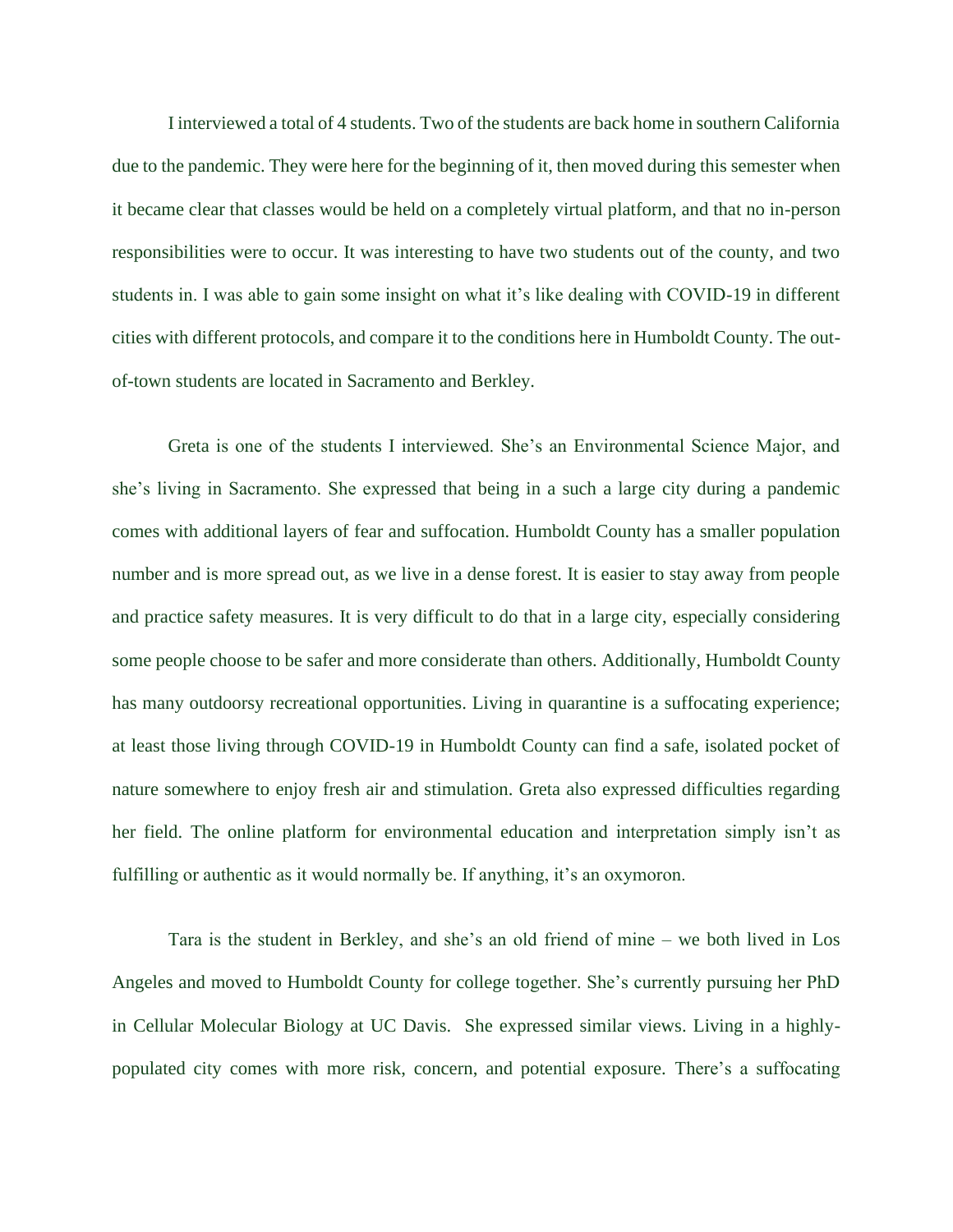feeling associated with quarantining in large, bustling city. Especially when many individuals refuse to stay at home, regardless of CDC guidelines. Tara has been met hurdles in her field of work. She's also a tutor and teacher's assistant, so she's been in the demanding and unique position of both teaching and being a student.

Emily and Brianna are two other students I interviewed, both sedentary in Humboldt County. Emily is an Environmental Science Major, and Brianna majored in Biological Anthropology and currently works in her field. The COVID-19 experiences shared with me by these two were considerably different from the accounts of Greta and Tara.

Emily expressed deep gratitude for the quality and swiftness of local responses to COVID-19. Social distancing practices have generally been practiced efficiently, community members have been conscious of one another, and it's been easy to isolate given our smaller population and expansive region. She also said that the local community has displayed strong elements of community resilience, as we all have done a good job of supporting our local businesses during this time. Emily also went on to provide a ton of insight on her experiences taking online classes. She's been struggling. She isn't the type of student who adapts easily to an online learning environment. Like myself, she asks many questions as a student and the in-person, face-to-face learning experience is the best for her methods of learning. She's had to reconstruct the way she approaches day-to-day life, implementing her own carefully assembled structure. That doesn't come easy to everyone, especially at the drop of a hat, which is what this whole year has felt like. It's impacted her mental and emotional health, but she's persevering and succeeding.

Brianna said similar things about local responses being applaudable. She's currently working in her field, and expressed some work difficulties due to the pandemic. Her biggest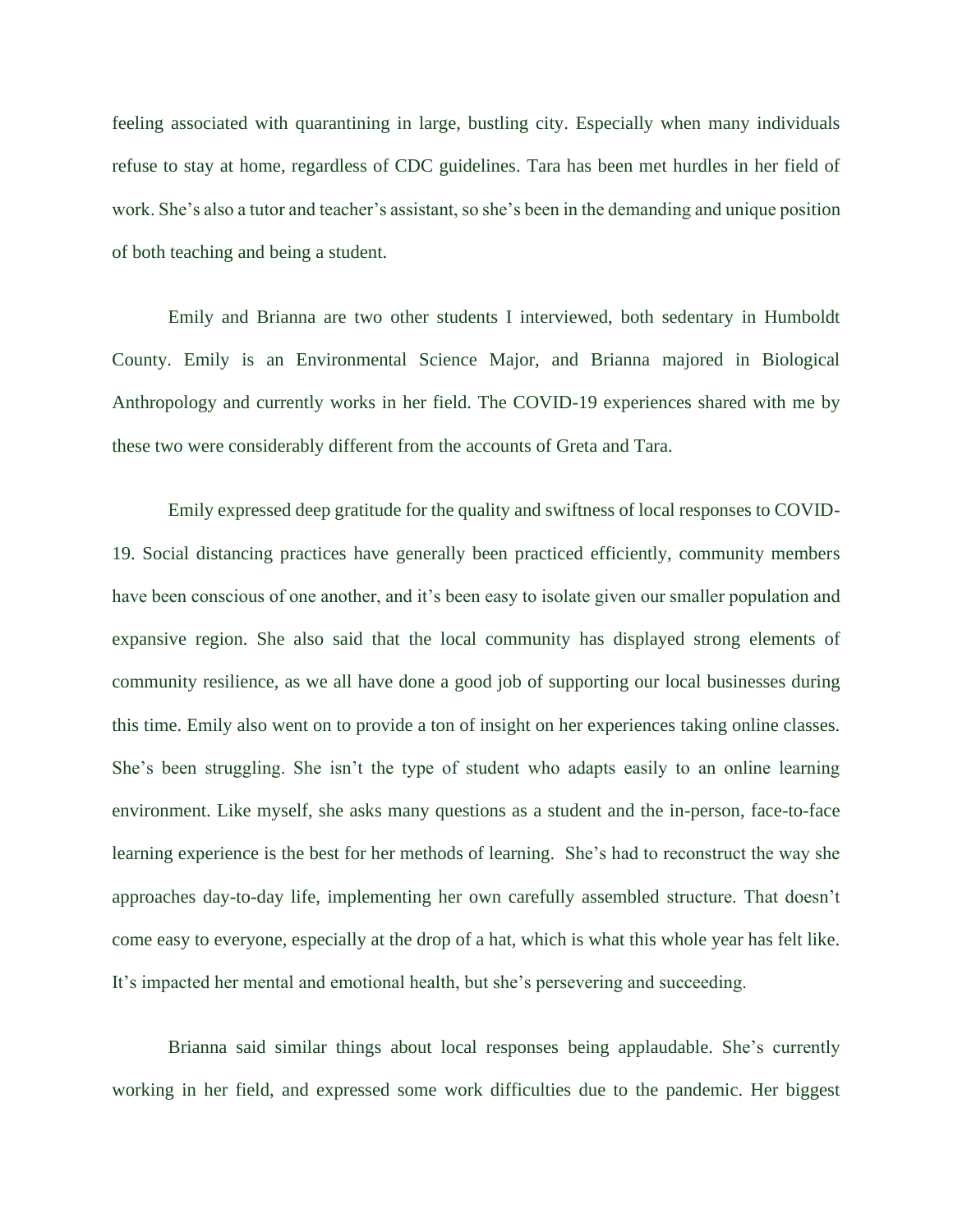struggle has been the separation and preservation of mental health, which I've also struggled with. We were able to relate on that note, and it was cathartic.

All in all – I learned that Humboldt County isn't such a bad place to be during a pandemic. The isolation, limitless outdoorsy recreational opportunities, and strong local resilience are all aspects to appreciate during this time. The most shared/common struggle among each student was the lack of stimulation due to quarantining, the difficulties associated with transitioning to an online platform without the ability to prepare or adapt, and mental health. I related with the students on each struggle. This interview process revealed to me how much this experience has impacted mental health among us all.

I also learned about the difficulties that professors and faculty are facing, and how they're trying their very best to cope and assist students in coping. They've had to readjust their curriculum on such short notice, while ensuring students get the best experience possible, while also tending to their personal lives. As a student, it was easy to get lost in my own personal distaste toward the learning conditions, my own struggle, and my own fears. Throughout the duration of this project, I've had the opportunity to peer into the world of a professor during a time like this, and it is not any easier than being a student. The compassion, care and flexibility that professors have displayed and offered during this time has been both touching and powerful.

Unfortunately, I was not able to secure as many interviews with professors or faculty. But, understandably, schedules are tight and unpredictable and I was lucky to secure the number of interviews I did from each target group. I had the pleasure of interviewing Jennifer Tarlton, a professor at Humboldt State University in the field of Environmental Education and Interpretation.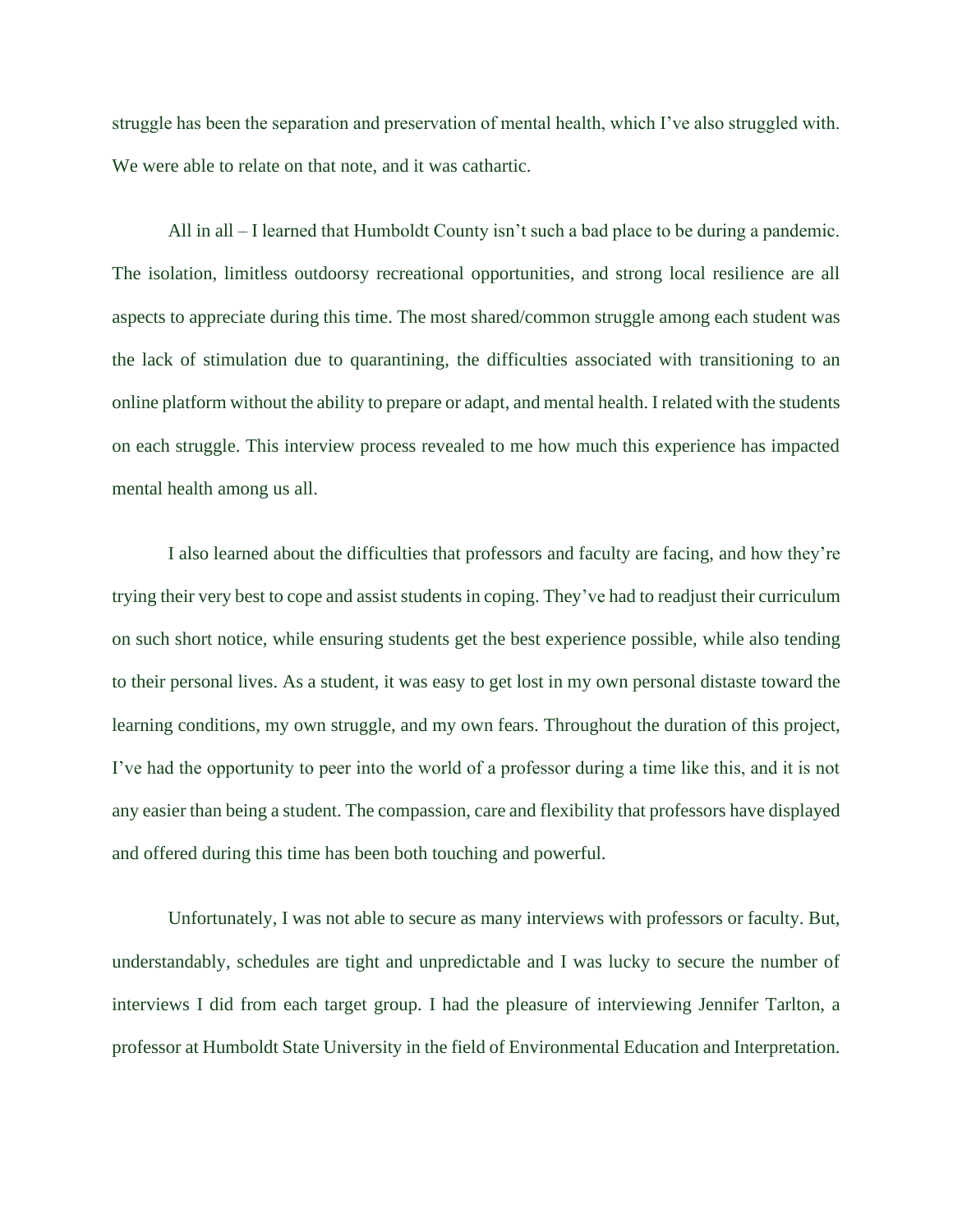I also had the pleasure of interviewing Yvonne Everett, whom is a professor at Humboldt State University in the field of Environmental Planning, as well as my academic advisor.

Professor Tarlton provided invaluable insight. She expressed how the pandemic is impacting the field of Environmental Education and Interpretation, and how Education is especially impacted. Programs have lost funding, jobs have been lost, environmental education services and camps are closed and many won't recover, and that particular aspect of the field has fallen apart quite a bit. The opportunity to visit sites and learn in-person is a critical component to staying true to the process of environmental education. With a pandemic such as COVID-19, students cannot come together in groups and go on trips. Interpretation isn't as impacted. Jen goes on to explain that there have been some beneficial aspects of the pandemic for the field of environmental interpretation. It has been a slow moving, un-changing field for many years. The pandemic has brought interpreters to the table and put them in a position where they need to come up with innovative ideas for the new way of learning. This means updating some methodologies of environmental interpretation. Interpreters have had to look closely at the field and make changes that otherwise would not have been made, says Jen.

She also spoke about the impact this has had on students. She could not fathom how students are making it through a time like this, and expressed deep compassion and empathy.

Professor Everett's interview was also very enlightening. She expressed that although the struggles in her field may not match the gravity of struggle in other fields, the isolation of COVID-19 has made a devastating impact on the field. She expressed much of her work is teaching and researching, and she's an environmental planner. As an environmental planner myself, I took many classes with her and all of them involved fieldtrips. Speaking from personal experience as I was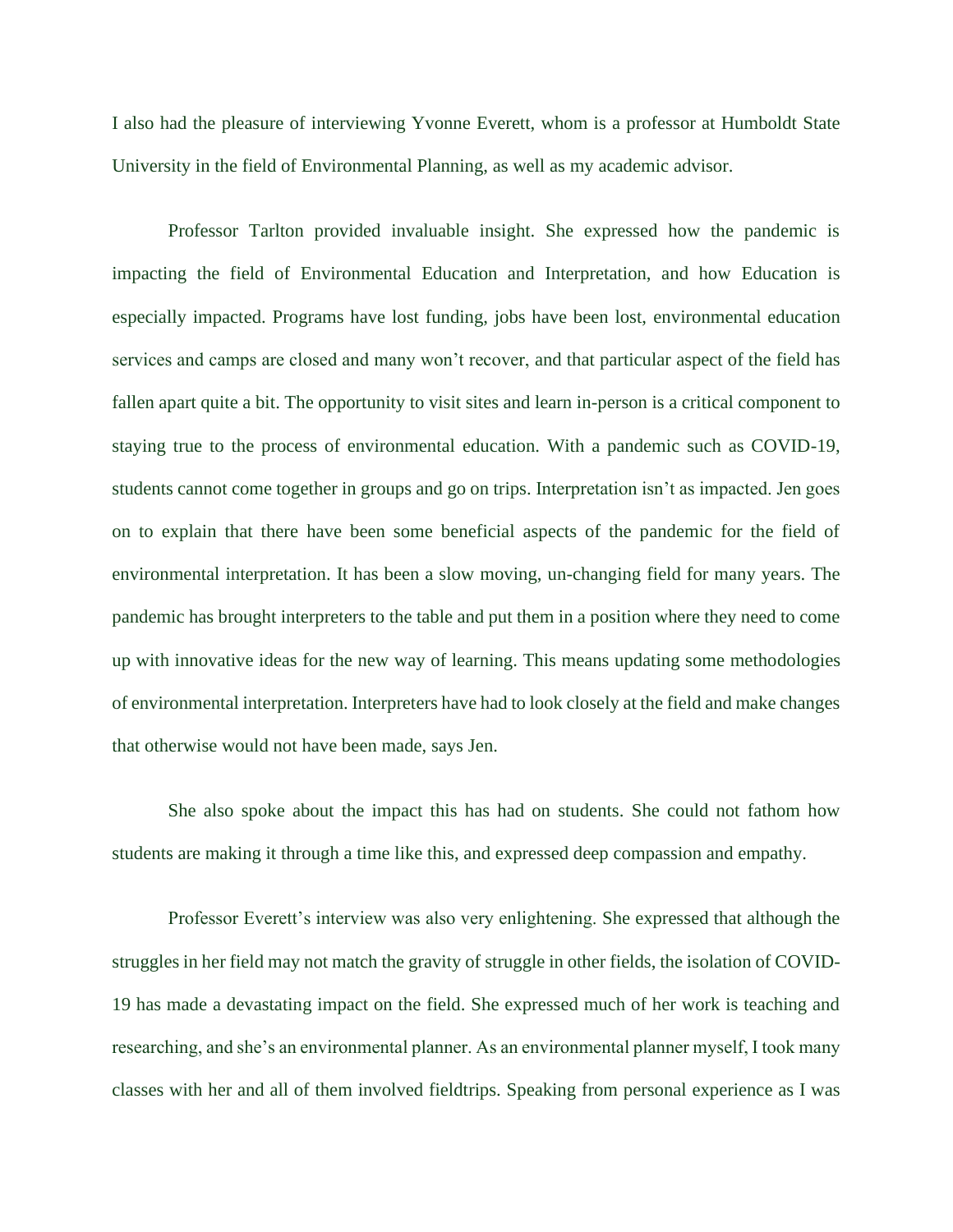able to take her classes in a normal learning environment, I can't imagine taking them without the field trip component. It was the meat of the class; it provided important hands-on learning and provided the opportunity to engage with the local community. Engaging with the local community is an important aspect of being an Environmental Planner.

Professor Everett also expressed compassion and empathy toward the students during this time. I feel lucky to be a student at HSU during this time. Professors, faculty and staff have been exceptional pertaining to making life as a student easier and feasible.

# **3. Reflection on the value of specific HSU courses in the context of the internship, and what additional skills or knowledge you wish you had had. Appended copies of maps, reports etc. that you worked on during the internship.**

Some skills I learned in HSU classes did prove to be relevant and useful for this project. In my Environmental Senior Planning Practicum class, students were required to conduct interviews with members and business owners of the local community based on their specific project needs. We needed to complete a specific program which would illustrate that we all understood how to interview ethically and obtain consent forms. Considering my project is both interview and research based, I was able to utilize those skills. Additionally, as a graduating Environmental Planner, I've become a very skilled researcher. I haven't met many people who would agree with the following sentiment, but I absolutely love writing research papers. The process of the project involved me delving into the topic of COVID-19 and its impact on students so that I could go into the interview process with a sharper lens.